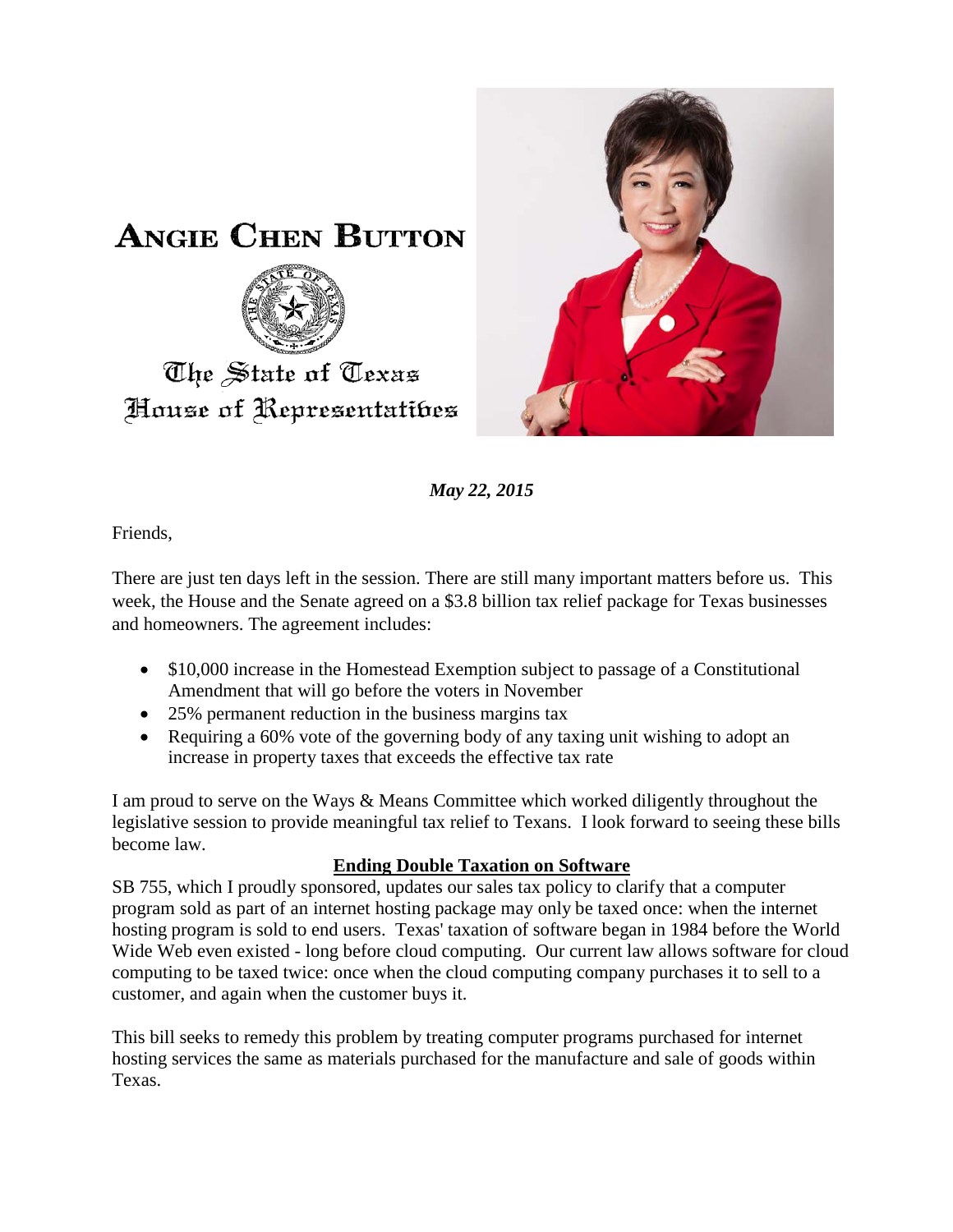

**Discussing Legislation with my Desk Mate, Rep. Doug Miller**

## **Protecting Your Tax Dollars by Reforming State Contracting Practices**

This week, the House passed SB 20 which reforms the way that state agencies award contracts. Currently, we have a Contract Advisory Team that reviews large contracts worth over \$10 million, but SB 20 expands their purview to agencies with recent contracting problems that are under that threshold. The bill also requires agencies to review how vendors perform and would ban those contractors that have a history of poor performance. The bill will now go to a conference committee between the House and the Senate to iron out the last minute differences.

## **Pastor Protection Act**

Another important piece of legislation that the House passed this week was SB 2065, the Pastor Protection Act. The bill clarifies that members of the clergy have the right to refuse to conduct marriages violating their beliefs. This is very important to clergy members across Texas as it ensures that their religious rights are being protected. I was a proud co-author of the House version of the bill, HB 3567, and I was proud to vote for SB 2065 yesterday when it passed the House 141-2. The bill will now head to the Governor's desk to await his signature.